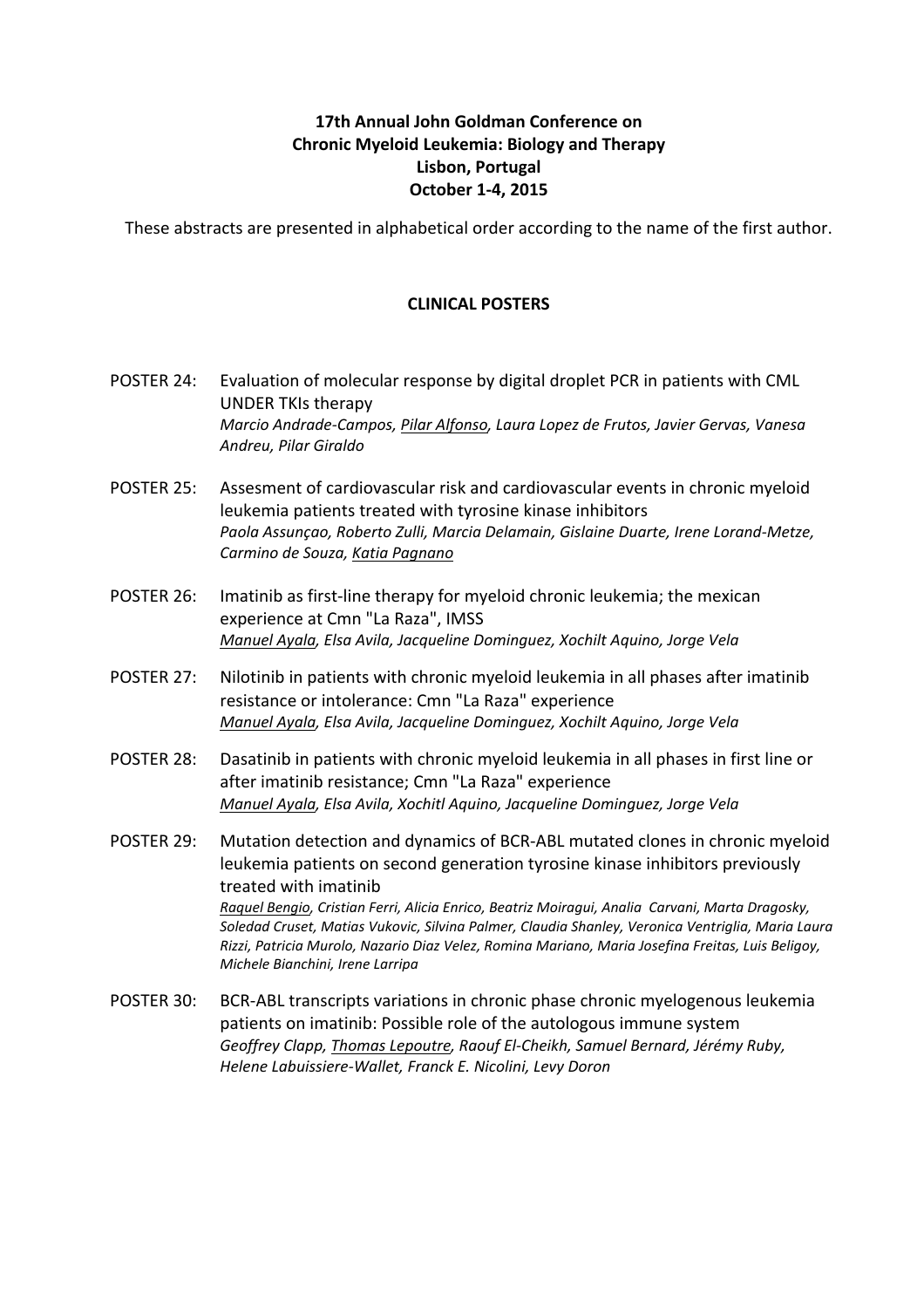- POSTER 31: Ponatinib efficacy and safety in heavily pretreated leukemia patients: 3-year results of the phase 2 PACE trial *Jorge E. Cortes, Dong-Wook Kim, Javier Pinilla-Ibarz, Philipp D. le Coutre, Ronald Paquette, Charles Chuah, Franck E. Nicolini, Jane F. Apperley, H Jean Khoury, Moshe Talpaz,* **Daniel J. De Angelo, Elisabetta Abruzzese, Delphine Rea, Michele Baccarani,** *Martin C. Müller, Carlo Gambacorti-Passerini, Stephanie Lustgarten, Victor M. Rivera, Tim Clackson, Frank G. Haluska, François Guilhot, Michael W. Deininger, Andreas Hochhaus, Timothy P. Hughes, Neil P. Shah, Hagop M. Kantarjian*
- POSTER 32: Major route additional chromosomal aberrations (ACA) precede increase of blasts in CML: an analysis of the German CML-studies III and IIIa *Christian T. Dietz, Alice Fabarius, Michael Lauseker, Susanne Saussele, Lida Kalmenti,*  Sébastien Rinaldeltti, Claudia Haferlach, Brigitte Schlegelberger, Martine Jotterand, Alois Gratwohl, Axel Zander, Nicolaus Kröger, Dietrich Beelen, Jürgen Novotny, Christoph Nerl, Christof Scheid, Karsten Spiekermann, Jiri Mayer, Herbert G Sayer, *Christiane Falge, Donald Bunjes, Hartmut Döhner, Arnold Ganser, Peter Brossart,* **Rainer Schwerdtfeger, Herrad Baurmann, Rolf Kuse, Hans W. Lindemann,** *Matthias Bormann, Bernd Hertenstein, Gabriela M. Baerlocher, Carlo Aul, Peter Staib, Matthias Edinger, Michael Schatz, Axel Fauser, Renate Arnold, Dieter K. Hossfeld, Hans-Jochem Kolb, Susanne Schnittger, Martin C. Müller, Andreas Reiter, Andreas Hochhaus, Markus Pfirrmann, Joerg Hasford, Michele Baccarani, Rüdiger Hehlmann*
- POSTER 33: Dasatinib is associated with reduced platelet function in chronic phase chronic myeloid leukaemia patients *Sebastian Francis*
- POSTER 34: Center size, patient age, and co-medication do not impact molecular response to 1st-Line nilotinib treatment in CML: An analysis of the German patients enrolled into ENEST1st **Jakob Hammersen, Cristina Berger, Ekkehard Eigendorff, Thomas Schenk,** *Christian Fabisch, Andreas Hocchaus, Paul La Rosée*
- POSTER 35: Systematic review and meta-analysis of randomized trials comparing imatinib400 mg/d vs. imatinib 800 mg/d, and imatinib 400 mg/d vs. second generation TKIs in chronic phase CML-patients *Verena Sophia Hoffmann, Joerg Hasford, Rudiger Hehlmann*
- POSTER 36: Impact of the type of BCR-ABL fusion transcripts on response and survival in patients with chronic phase CML treated with four frontline TKI modalities *Preetesh Jain, Hagop Kantarjian, Rajyalakshmi Luthra, Graciela Nogueras Gonzalez,* Keyur P. Patel, Elias Jabbour, Koji Sasaki, Carlos Guillermo Romo, Tapan M. Kadia, *Gautam Borthakur, Zeev Estrov, Farhard Ravandi, Susan O'Brien, Jorge Cortes*
- POSTER 37: Age and cost are associated with preference for stopping tyrosine kinase inhibitor therapy in person with chronic myeloid leukemia *Qian Jiang, Zheng-Chen Liu, Song-Xin Zhang, Jing Li, Robert Peter Gale*
- POSTER 38: Imatinib discontinuation in chronic myeloid leukemia: single US center experience *H. Jean Khoury*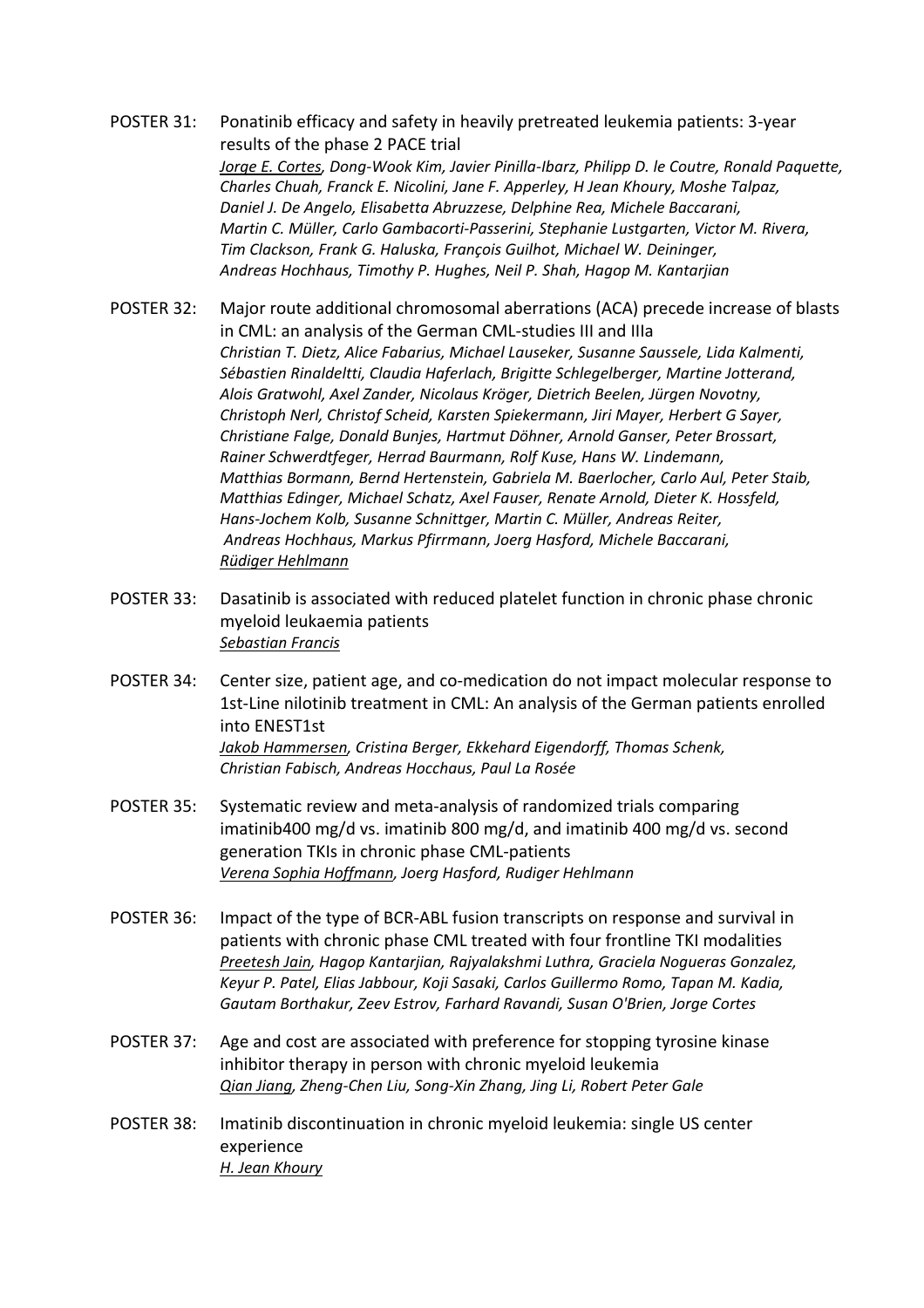- POSTER 39: Comparison on frequency and sensitivity of baseline BCR-ABL kinase domain mutations in Asian and Caucasian patients with imatinib failure chronic phase chronic myeloid leukemia Hawk Kim, Soo-Hyun Kim, Hyeoung-Joon Kim, Yeo-Kyeoung Kim, Jae-Yong Kwak, Ho-Yong Yhim, Sung Hyun Kim, Young Rok Do, Sukjoong Oh, Sung-Eun Lee, *Saengsuree Jootar, Jiuwei Cui, Dong-Wook Kim*
- POSTER 40: Effects of bosutinib dose escalation on gastrointestinal adverse-events *Vamsi Kota, Faud El Rassi, Martha Arellano, Leonard T. Heffner, Eliott F. Winton, Morgan McLemore, Anand Jillella, H. Jean Khoury*
- POSTER 41: Pregnancy in chronic myeloid leukemia: Analysis of the 19 cases *Kostyantyn Kotlyarchuk, Anna Lukianova, Ekaterina Chelysheva, Zvenyslava Maslyak*
- POSTER 42: Active imatinib uptake and its intracellular concentrations in granulocytes of CML patients *Eva Kralj, Simon Zakelj, Jurij Trontelj, Albin Kristl, Tadej Pajic, Peter Cernelc, Irena Preloznik Zupan*
- POSTER 43: Relationship of line of therapy to efficacy for ponatinib in 3rd-line versus 4th-line chronic-phase chronic myeloid leukemia (CP-CML) *Moshe Yair Levy, Lisa J. McGarry, Stephanie Lustgarten, Mo Yang, Frank G. Haluska*
- POSTER 44: High resolution melting (HRM) curve analysis as a screening technique for the detection of mutations in BCR/ABL kinase domain in imatinib resistant CML patients and correlation with sanger & next generation sequencing *Hemant Malhotra, Bharti Malhotra, Ajay Yadav, Shipra Bhargava, Pratibha Sharma*
- POSTER 45: Clinical evaluation of Xpert<sup>®</sup> BCR-ABL ultra, an automated and standardized cartridge-based assay for the quantification of BCR-ABL *Michael Mauro, Richard Press, David Snyder, Qin Huang, Javier Pinilla-Ibarz, Dahui Qin, Christina Lockwood, Jacqueline Payton, Geoffrey Uy, Matt Kalaycio, Ramon Tiu, Vivian Oehler, Gwo-Jen Day, Wendy Wong, Michael Bates, Jerald Radich*
- POSTER 46: RARE forms of presentation of chronic myeloid leukemia (CML) *Teresa Melo, Daniela Santos, Teresa Costa, Henrique Coelho*
- POSTER 47: More than 9 years of chronic myeloid leukemia treated with imatinib 2 cases of different lymphomas Susana Isabel Mendes, Ana Rita Ferreira, Helena Martins, Fabiola Velosa, Lurdes Guerra, *Conceicao Lopes, Maria Joao Costa, Blanca Polo, José Alves do Carmo*
- POSTER 48: BCR-ABL gene mutations in imatinib resistant CML patients in our centre *Marica Pavkovic, Dijana Plashevska-Karanfilska, Rosica Angelovic, Sonja Genadieva-Stavric, Oliver Karanfilski, Lidija Cevreska, Aleksandar Stojanovic*
- POSTER 49: gDNA based real time PCR to detect ph positive cells independently from their transcription status *C. Pirrone, O. Spinelli, Ester Pungolino, Alessia Rainero, Andrea Conti, Giorgia Millefanti,* S. Lilliu, T. Intermesoli, U. Giussani, S. Lupoli, F. D'Avila, M. Barcella, F. Bolda, R. Baffelli, *F. Pasquali, F. Lo Curto, C. Barlassina, A. Rambaldi, F. Porta, A. Lanfranchi, Carmen Fava, Giuseppe Saglio, G. Porta*